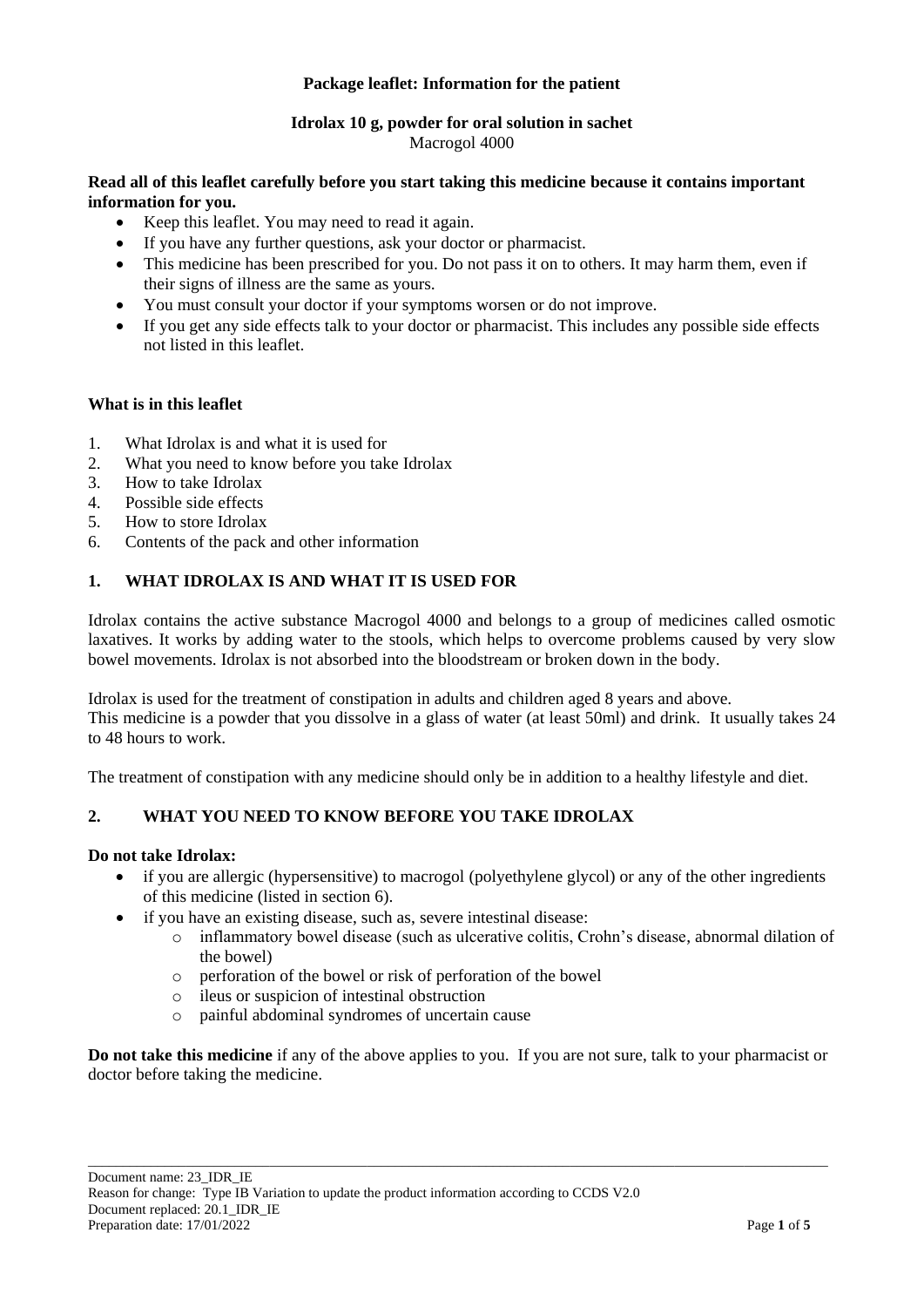## **Warnings and Precautions**

Cases of allergic reactions involving rash and swelling of the face or throat (angioedema) have been reported in adults after taking products containing macrogol (polyethylene glycol). Isolated severe allergic reactions have been reported causing faintness, collapse or breathing difficulties and feeling generally unwell. If you experience any of these symptoms you should stop taking Idrolax and seek medical help immediately.

As this medicine can sometimes cause diarrhoea, check with a doctor or pharmacist before taking this medicine if you:

- have impaired liver or kidney function,
- are taking diuretics (water tablets) or are elderly as you may be at risk of low sodium (salt) or potassium levels in the blood.

Before taking Idrolax, talk to your doctor or pharmacist if you know that you have a swallowing disorder. Avoid mixing Idrolax - PEG laxative and starch-based food thickeners if you have difficulties with swallowing. This may result in a watery liquid which could get into your lungs and cause pneumonia if you can't swallow properly.

### **Other medicines and Idrolax**

There is a possibility that the absorption of other medicinal products could be transiently reduced during use with Idrolax, particularly medicinal products with a narrow therapeutic index or short half-life such as digoxin, anti-epileptics, coumarins and immunosuppressive agents, leading to decreased efficacy.

Tell your doctor or pharmacist if you are taking or have recently taken any other medicines, including medicines obtained without a prescription.

If you need to thicken fluids in order to swallow them safely, Idrolax may counteract the effect of the thickener.

### **Pregnancy and breast feeding**

Idrolax can be used during pregnancy and breast-feeding.

If you are pregnant or breast-feeding, think you may be pregnant or are planning to have a baby ask your doctor or pharmacist for advice before taking this medicine.

### **Driving and using machines**

No studies on the effects on the ability to drive and /or use machines have been performed.

### **Important information about some of the ingredients of Idrolax**

This medicine contains 1.7 mg of sorbitol in each sachet.

Due to the presence of sulphur dioxide, it may rarely cause severe hypersensitivity reactions and breathing difficulties.

Idrolax can, however, be used if you are diabetic or on a galactose-free diet.

This medicine contains less than 1 mmol sodium (23 mg) per sachet, that is to say essentially "sodium-free".

# **3. HOW TO TAKE IDROLAX**

Always take Idrolax exactly as described in this leaflet or as your doctor or pharmacist has told you. Check with your doctor or pharmacist if you are not sure.

\_\_\_\_\_\_\_\_\_\_\_\_\_\_\_\_\_\_\_\_\_\_\_\_\_\_\_\_\_\_\_\_\_\_\_\_\_\_\_\_\_\_\_\_\_\_\_\_\_\_\_\_\_\_\_\_\_\_\_\_\_\_\_\_\_\_\_\_\_\_\_\_\_\_\_\_\_\_\_\_\_\_\_\_\_\_\_\_\_\_\_\_\_\_\_\_\_\_\_\_\_\_\_\_\_\_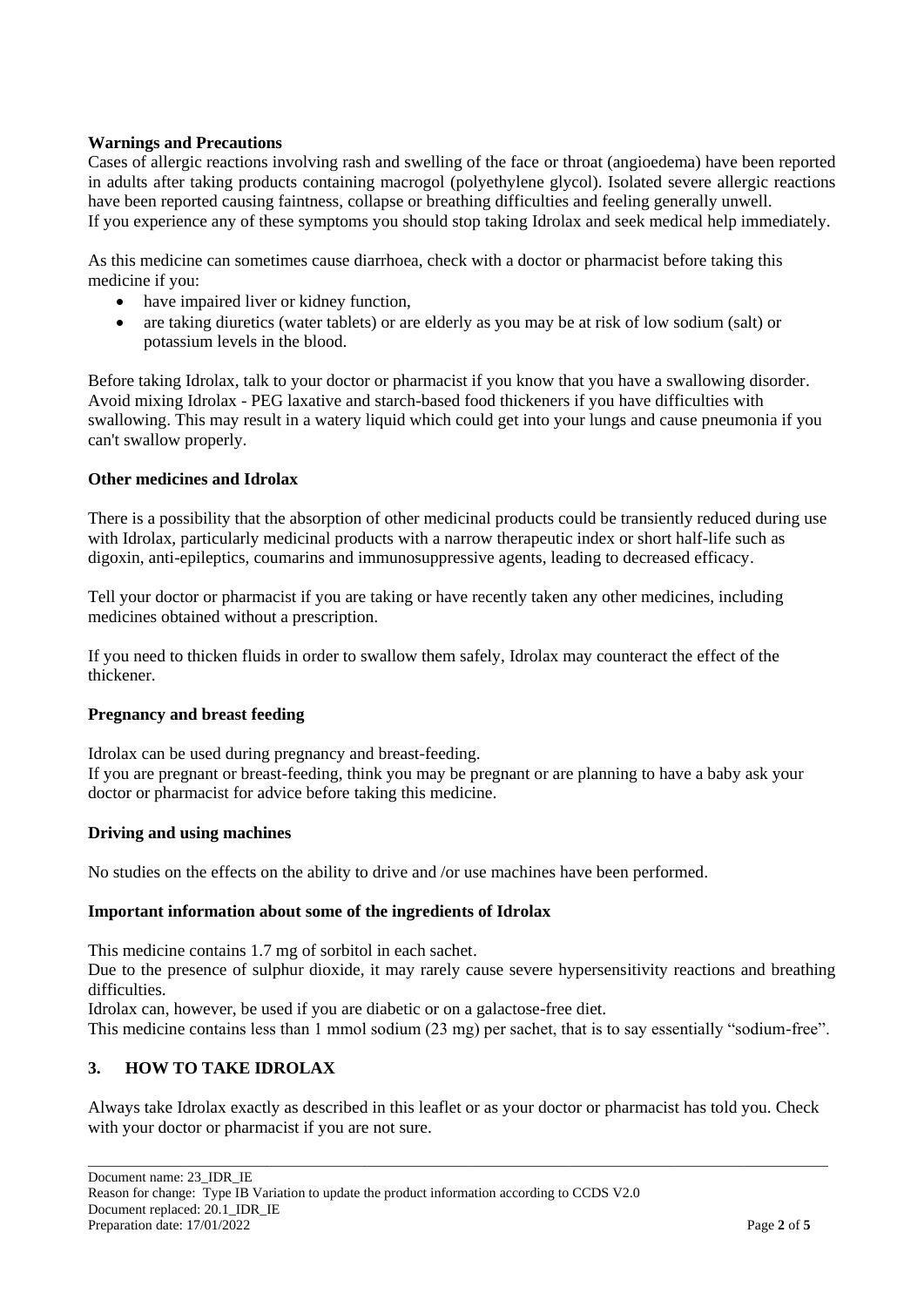# **Adults and children over 8 years**

The recommended dose is one to two sachets per day, preferably taken as a single dose in the morning.

The daily dose can be adjusted according to the effect obtained and may range from one sachet every other day (especially in children) to up to a maximum of two sachets per day.

Dissolve the contents of the sachets in a glass of water (at least 50 ml) immediately before use and drink the liquid.

### **Please note:**

- Idrolax usually takes 24 to 48 hours to work.
- In children, the duration of treatment with Idrolax should not exceed 3 months.
- Improvement in the frequency of your bowel movements after taking Idrolax can be maintained by keeping to a healthy lifestyle and diet.
- Talk to your pharmacist or doctor if the symptoms worsen or do not improve.

#### **If you take more Idrolax than you should**

Taking too much Idrolax may cause diarrhoea, stomach pains or vomiting. The diarrhoea usually disappears when treatment is stopped or the dose reduced.

If you suffer from severe diarrhoea or vomiting you should contact a doctor as soon as possible as you may require treatment to prevent loss of salts (electrolytes) from fluid loss.

#### **If you forget to take Idrolax**

Take the next dose as soon as you remember but do not take a double dose to make up for a forgotten dose.

### **4. POSSIBLE SIDE EFFECTS**

Like all medicines, Idrolax can cause side effects, although not everybody gets them.

The side effects that are usually mild and do not last long include:

### **In children:**

### **Common (may affect up to 1 in 10 people)**

- Abdominal (belly) pain
- Diarrhoea which may also cause soreness around the back passage (anus).

### **Uncommon (may affect up to 1 in 100 people)**

- Nausea (feeling sick) or vomiting
- Abdominal (belly) bloating

### **Not known (frequency cannot be estimated from available data)**

•Allergic (hypersensitive) reactions (rash, hives (urticaria), swelling of the face or throat, breathing difficulties, faintness or collapse)

\_\_\_\_\_\_\_\_\_\_\_\_\_\_\_\_\_\_\_\_\_\_\_\_\_\_\_\_\_\_\_\_\_\_\_\_\_\_\_\_\_\_\_\_\_\_\_\_\_\_\_\_\_\_\_\_\_\_\_\_\_\_\_\_\_\_\_\_\_\_\_\_\_\_\_\_\_\_\_\_\_\_\_\_\_\_\_\_\_\_\_\_\_\_\_\_\_\_\_\_\_\_\_\_\_\_

#### **In adults:**

#### **Common (may affect up to 1 in 10 people)**

- Abdominal (belly) pain
- Abdominal (belly) bloating
- Nausea (feeling sick)
- Diarrhoea

#### **Uncommon (may affect up to 1 in 100 people)**

• Vomiting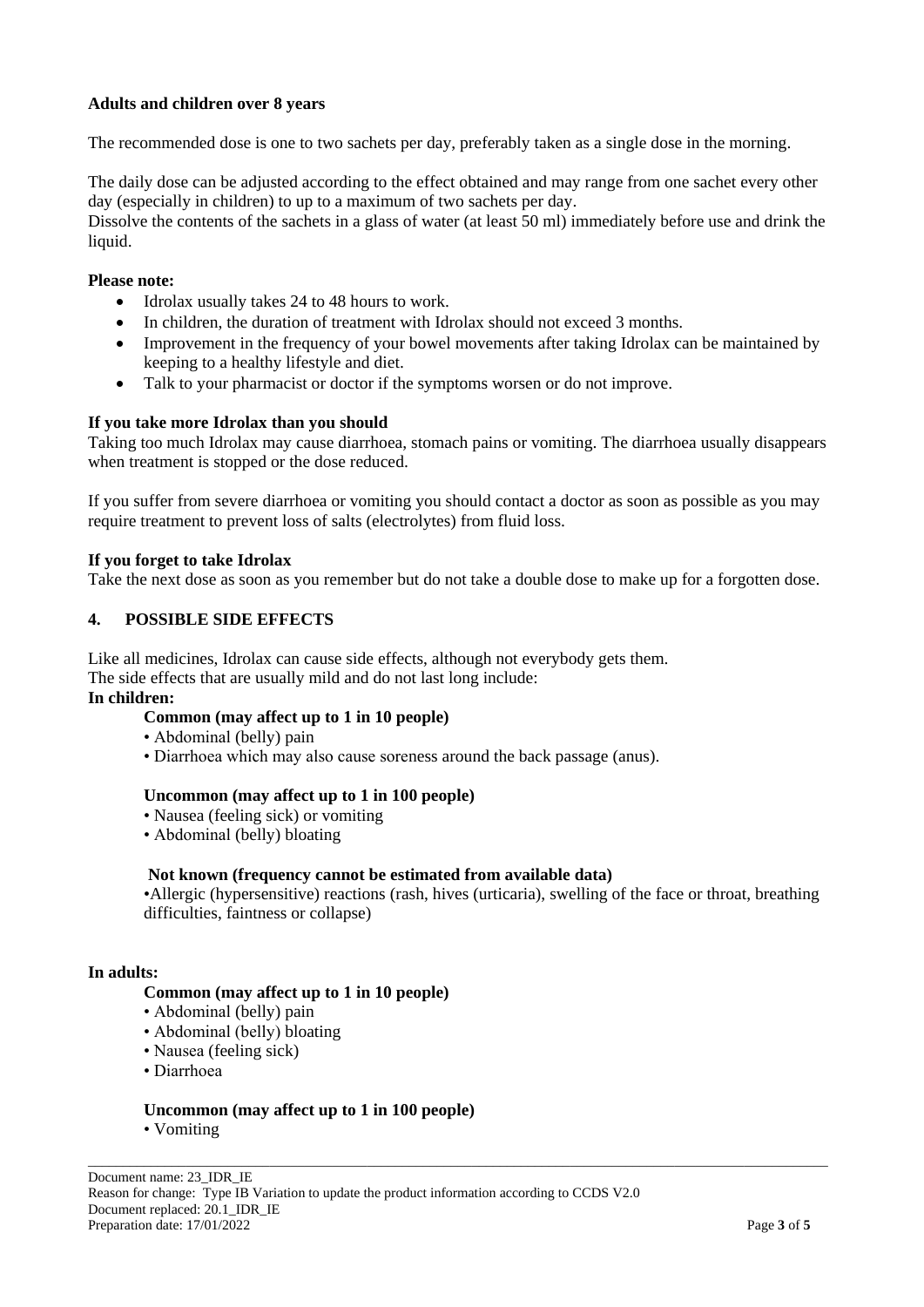- Urgent need to go to the toilet
- Faecal incontinence

## **Not known (frequency cannot be estimated from available data)**

• Low blood levels of potassium which can cause muscle weakness, twitching or abnormal heart rhythm

• Low blood levels of sodium which can cause tiredness and confusion, muscle twitching, fits and coma

- Dehydration caused by severe diarrhoea especially in the elderly
- Symptoms of an allergic reaction such as skin redness, rash, hives (urticaria), swelling of the face or throat, breathing difficulties, faintness or collapse

## **Reporting of side effects**

If you get any side effects, talk to your doctor, or pharmacist or nurse. This includes any possible side effects not listed in this leaflet. You can also report side effects directly via HPRA Pharmacovigilance Website: [www.hpra.ie](http://www.hpra.ie/)

By reporting side effects you can help provide more information on the safety of this medicine.

# **5. HOW TO STORE IDROLAX**

Keep this medicine out of the sight and reach of children.

Do not take Idrolax after the expiry date which is stated on the base of the carton. The expiry date refers to the last day of that month.

Idrolax does not require any special storage conditions.

Do not throw away any medicines via wastewater or household waste. Ask your pharmacist how to throw away medicines you no longer use. These measures will help protect the environment.

### **6. CONTENTS OF THE PACK AND OTHER INFORMATION**

### **What Idrolax contains**

The active substance in each sachet is 10.00 grams of macrogol 4000.

The other ingredients are:

Saccharin sodium (E 954) and orange-grapefruit flavour which contains orange and grapefruit essential oils, concentrated orange juice, citral, acetaldehyde, linalol, ethyl butyrate, alpha terpineol, octanal, beta and gamma hexenol, maltodextrin, gum arabic, sorbitol (E 420), butylated hydroxyanisole (E 320) and sulphur dioxide (E 220).

### **What Idrolax looks like and contents of the pack**

Idrolax is an almost white powder that smells and tastes of orange-grapefruit, for making up into a drink.

\_\_\_\_\_\_\_\_\_\_\_\_\_\_\_\_\_\_\_\_\_\_\_\_\_\_\_\_\_\_\_\_\_\_\_\_\_\_\_\_\_\_\_\_\_\_\_\_\_\_\_\_\_\_\_\_\_\_\_\_\_\_\_\_\_\_\_\_\_\_\_\_\_\_\_\_\_\_\_\_\_\_\_\_\_\_\_\_\_\_\_\_\_\_\_\_\_\_\_\_\_\_\_\_\_\_

Idrolax is available in packs of 10, 20, 50 and 100 sachets. Not all pack sizes may be marketed.

#### **Marketing authorisation holder** IPSEN Consumer HealthCare 65 quai Georges Gorse